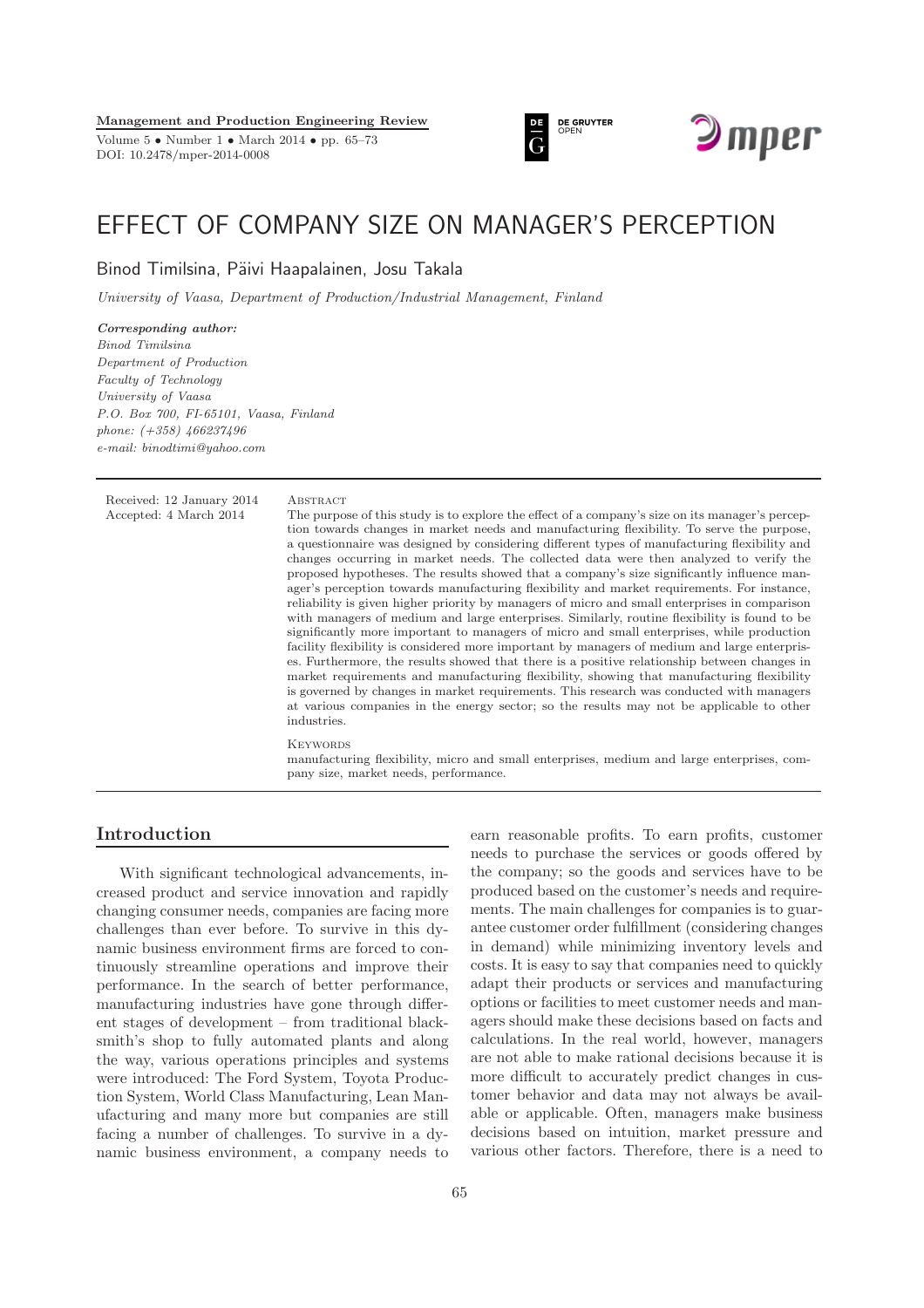understand how various factors influence manager's perception.

There have been a number of studies carried out in terms of manufacturing flexibility and firm's performance, for example, Swamindass and Newell [1], Pagell and Krause [2], Zhang, Vonderembse and Lim[3], Da Silveira [4] and Camisón and López [5]. Similarly, much of literature shows that firm size impacts organizational outcomes, mainly: performance Swamidass and Kotha [6] Stanwick and Stanwick [7], Orlitzky [8]; research and development Santarelli and Sterlacchini [9] and innovation Kleinknecht [10], Vaona and Pianta [11], and Shefer and Frenkel [12]. However, firm size has not been studied in relation to managerial perception, specifically in regard to manufacturing flexibility and changes in market needs. Hence, this paper refers to the managerial perception on manufacturing flexibility and its usefulness in firm's performance, especially the type of manufacturing flexibility to be adopted by small and medium size enterprises (SMEs) in relation to market uncertainty and firm's performance; the most important point is to change manager's perception and decisionmaking eventually.

The above-mentioned research discussion made us think: Do the managers of small and medium size companies react in the same manner as those of larger enterprises? How do they prioritize different types of manufacturing flexibility in response to changing market requirement? Do they share a common opinion and perception? Does company size have any influence on their perception? These are the common questions to be addressed in this research. The study is focused on small and medium size enterprises, particularly on companies working in the energy sector in the region of Vaasa, Finland. The research question can be summarized as follows:

Do company size influence manager's perception towards different attributes of market needs and manufacturing flexibility?

## **Literature review**

#### **Manufacturing flexibility and changes in market needs**

In a competitive environment, a firm needs to predict its market requirements [13], evaluate its activities on a continuous basis and should have the ability to tackle rapidly changing market requirement – meaning a company needs to be flexible. Flexibility is the strategic tool to remain competitive in the business where technology, social trends and economy changes without a notice, so in the present business world survival of a firm depend upon its flexibility, because it helps to address customer needs and requirements faster [14]; however, it is not necessary that flexibility will provide competitive advantage [15].

In a turbulent market environment, manufacturing flexibility is becoming increasingly important at operational level. Flexibility helps a firm make necessary adjustment in order to respond to changes in the external environment i.e. market requirements in terms of cost, quality, time and technology [16]. Similarly, Shewchuk and Moodie [17] define flexibility as an attribute of decision making, an economic indicator and a strategic tool. Moreover, flexibility is related to environmental uncertainty [18], however, environment plays an important role in determining a suitable strategy [19]. Flexible and opportunity focused strategies can help to overcome the unpredictable changes in the business environment [20]. Furthermore, flexibility provides the effective utilization of tools, optimization of resources and elimination of process wastes and inefficiencies in the system [21]. Similarly, Bigelow [22] says that in order to achieve operational excellence, an organization needs to clearly define its requirements, establish an effective way of communication and maintain periodical assessment. According to Johnson [23] operational excellence needs a vision and says the close relationship with the customer will not only help to know the weakness of a company but also helps to maintain defectless operation. Thus, flexibility helps a firm to respond rapidly changing market environment and can be used as a weapon to overcome competitive threats while keeping time and quality constant [24]. Moreover, flexibility addresses operations strategy to gain quick (effective and efficient) adaptation to the changing environment in the market [21]. Thus, we can propose the following hypothesis:

H1: Manufacturing flexibility is needed to respond the changes in market requirements.

#### **Types of manufacturing flexibility**

Flexibility has been classified in several ways by different researchers based on specific models and assumptions. Goldhar and Jelinek [25], Brill and Mandelbaum [26] and Chryssolouris and Lee [27] used relative vs. absolute way of classifying flexibility. In the same way, Kumar and Kumar [28] proposed classification based on uncertainty, while Taymaz [29] proposed classification based on the level of decomposition. Gustavsson [30], Gerwin [31], Slack [32], Barad and Sipper [33], and Gupta and Buzacott [34] proposed classification of flexibility based on timedependent nature of flexibility. In a similar manner, Oke [24] defined the business environment in two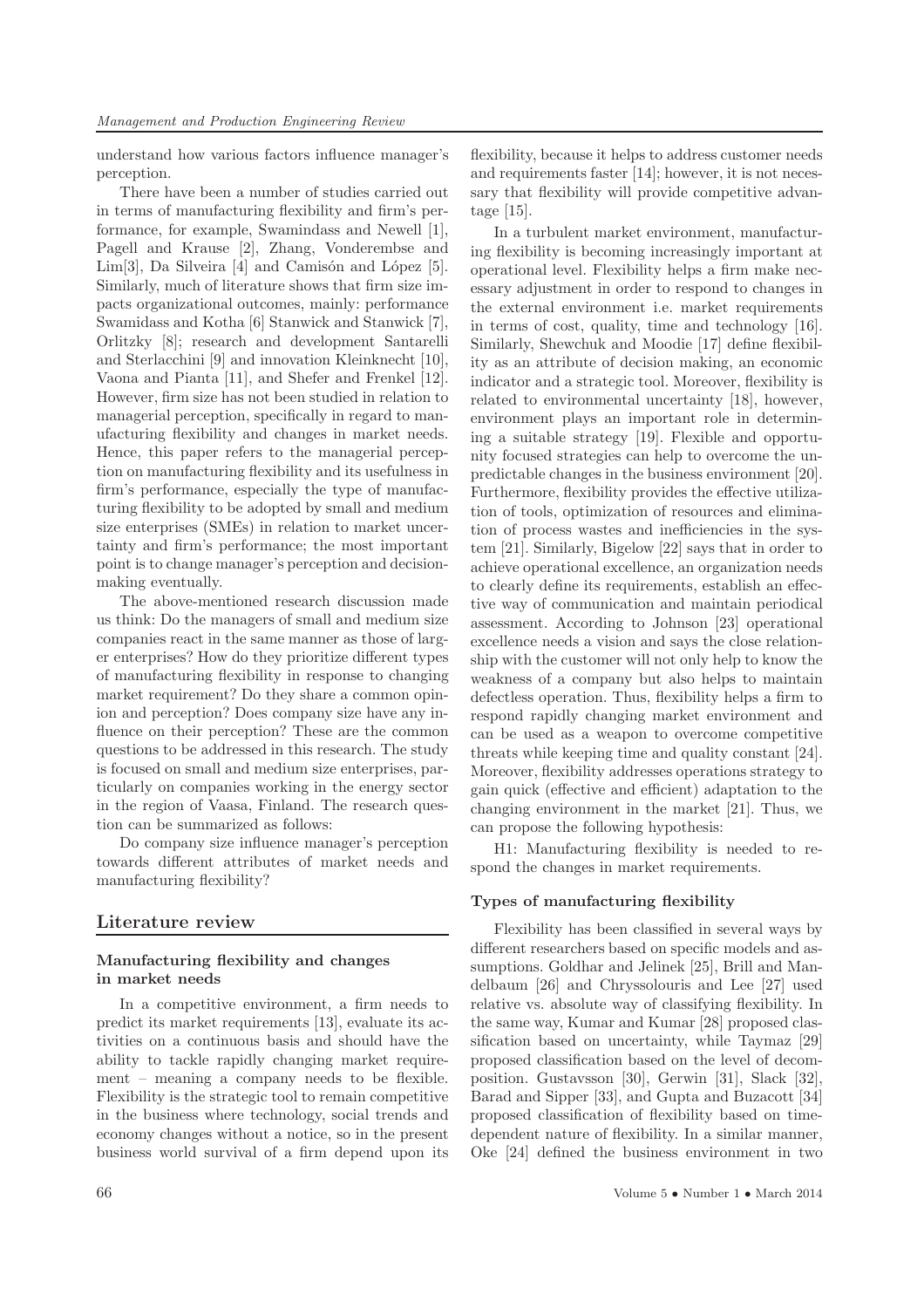forms: make to stock and make to order, and argues for only three types of flexibility: new product flexibility, mix flexibility and volume flexibility. Referring to different researcher Parker and Wirth [35] categorized different types of manufacturing flexibility as machine flexibility, process flexibility, product flexibility, routing flexibility, volume flexibility, expansion flexibility, operation flexibility, and production flexibility. However, for this research, the different types of manufacturing flexibility considered are as follows:

- **Machines and equipments flexibility:** It is the ability of a machine and equipment to adapt a wide range of production and parts style.
- **Production facility flexibility:** It deals with the multi-product manufacturing facility and helps a firm to make adjustments like scheduling of batch sizes and choice of production facility according to product type.
- **Product mix flexibility:** It can be defined as the ability to adapt future change in the product, as for example introducing a new product or derivatives of existing products while maintaining total production quantity. It is also known as process flexibility.
- **Product features flexibility:** It can be defined as manufacturing flexibility which provides the facility of including or adjusting features as demanded by the market.
- **Routing flexibility:** It can be defined as the ability to produce goods or service on an alternative workstation in case of equipment/machine breakdown or tool failure or other interruptions in the unit.
- **Volume flexibility:** It can be defined as the ability of a system to maintain the level of production of goods or services when there is a change in demand, while keeping it profitable.
- **System flexibility:** It can be defined as the overall ability of manufacturing system to adopt a wide range of manufacturing needs. In other words, the ability of manufacturing system for expansion if needed and includes all the above mentioned flexibilities.

#### **Measures of changes in market requirements**

Customer needs and requirements are changing constantly with time and technological innovation. In order to have better performance and remain competitive, the companies should be able to keep pace with those needs and requirements. There are several factors such as culture, income, lifestyle, custom and fashion that influence needs and requirements of a customer. In practice, the customer needs and requirements are not only diverse but also dynamic. Therefore, a firm is recommended to make a periodical assessment of goods and service offered. This periodical assessment can be performed in the light of product price, customized and unique products, on time delivery, product features, change in demand, latest technology & Innovations and reliability (Brand & After sales service). In this research, these factors are considered to understand the impact of company size on managers perception in regards to changes in market requirement and needs.

#### **Manufacturing flexibility and firm's performance**

Manufacturing flexibility refers to an organization's ability to produce a variety of products, rapid capacity adjustments and more customized products. It enables organizations to respond effectively to changing circumstances, particularly, when dealing with a turbulent business environment that may be characterized by rapid changes in product life cycles and innovative process technologies.

Anand and Ward [19] emphasized that flexibility is the key predictor of a firm's performance, especially in a turbulent market environment and recommends the adjustment of flexibility level according to the market volatility situation. A similar view is proposed by Gebauer and Lee [36] and says that flexibility provides operational efficiency. In addition, they argue that the flexibility requirement needs to be determined on the basis of business processes. For example,expansion flexibility can be linked with marketing strategies when dealing with market growth, at the same time, interaction between manufacturing flexibility, marketing and operations strategies enables a firm to maintain product mix, to provide customized product and also to introduce new products, ultimately affecting organizational performance. Camisón and López [5] argued that the flexible manufacturing system is an efficient solution for organizational performance and mediated by product, process and organizational innovation. Therefore, it is emphasized that in the context to turbulent environment, the capability of producing low cost and high quality product is not enough for better organizational performance [37]. Hence it is wise to think that companies having a higher level of manufacturing flexibility will have better performance. Thus, we can propose the following hypothesis:

H2: Manufacturing flexibility affects a firm's performance.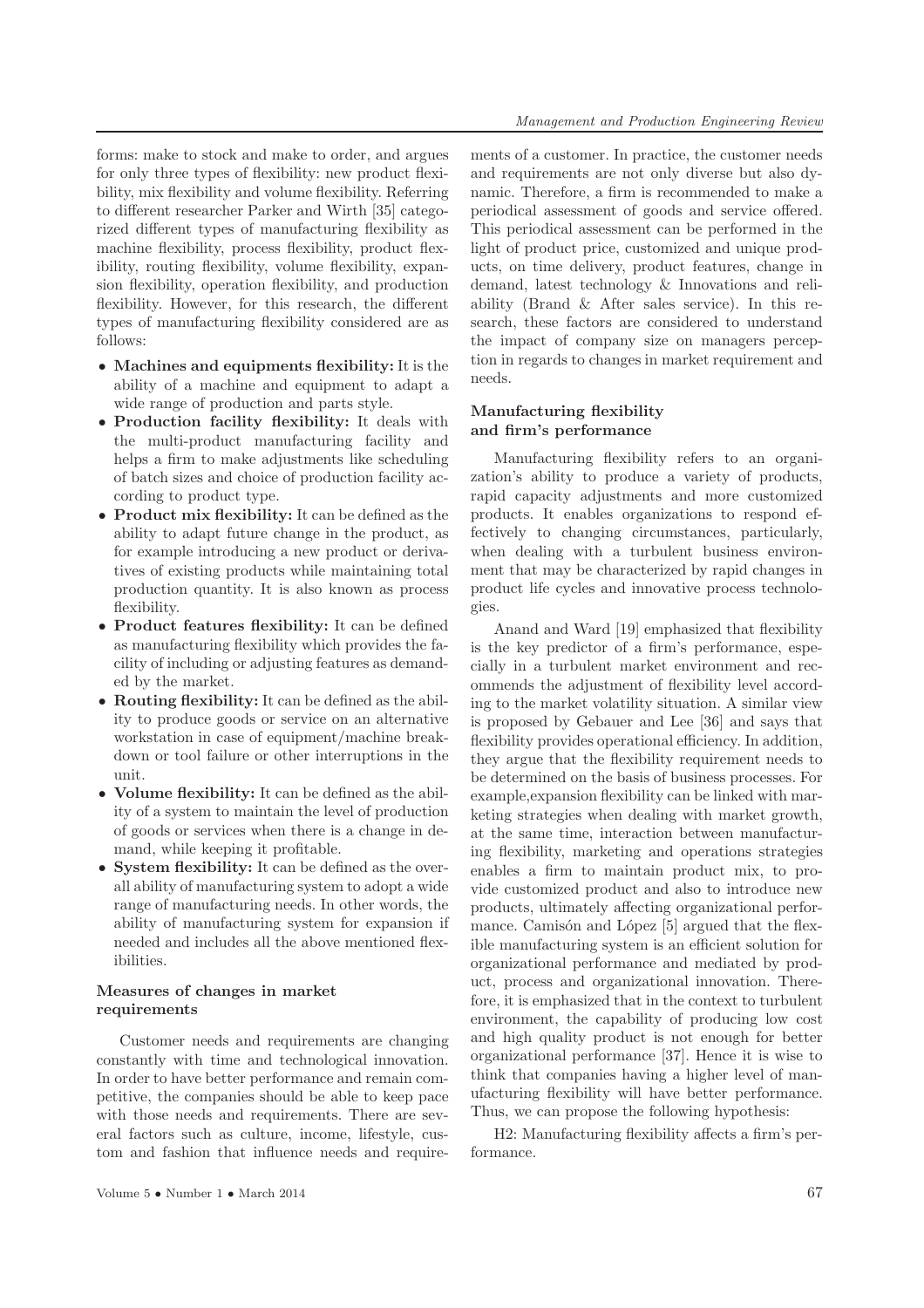#### **Research methodology**

Under this research, convenience (selected sample) method of sampling has been used. A survey was conducted across various companies in the energy sector within the region of Vaasa, Finland. Two hundred and eighty one (281) different persons working at managerial levels were contacted to participate in the survey. Two different questionnaires based on pre-defined measures of changes in market requirement and manufacturing flexibility were sent to respondents through e-mail. In the first question, the respondents were asked to express their views on whether the manufacturing flexibility is needed to respond to changes in the market requirements and to what extent. Similarly, in the second question respondents were asked to express their views on whether manufacturing flexibility affects the performance of their company and to what extent. A reminder e-mail was sent over a week from the first dispatch of the questionnaires. For the ease of answering, Likert scale of rating from 1 to 5 was used, where lower values represents a lower level of importance and higher values represents a higher level of importance. The respondents were asked to answer each question on the basis of his/her professional experience. The collected data were analyzed in two phases with the help of SAS software. In the first phase, data were analyzed through descriptive statistics (mean, median, mode and standard deviation) and Pearson correlation test. Based on the obtained results, a relevant conclusion was drawn. Similarly, in the second phase, data were analyzed to see the distribution type so that proper statistical methods could be used to test the hypotheses.

# **Presentation, analysis and interpretation of results**

Among those 281 persons, only 41 participated in the actual survey with a response rate of 14.59%. The companies that participated in the survey ranged from micro enterprises to large enterprises. The percentage of participating companies is shown in the following pie chart (Fig. 1).

The data were analyzed in two parts: first, it was analyzed as one single group to verify the proposed hypotheses; second, the entire data were divided into two groups, micro and small enterprises in one group and medium and large enterprises in the other to see the impact of company size on manager's perception. To interpret the properties of data; mean, median, mode and standard deviation were calculated with the help of SAS software. The test results are shown in the following table (Table 1).

#### **Participating companies**



Fig. 1. Breakdown of participating companies in the survey.

| H1: Manufacturing<br>flexibility<br>is needed<br>to respond<br>the changes<br>in market<br>requirements | Mean  | Median         | Mode           | Standard<br>deviation |
|---------------------------------------------------------------------------------------------------------|-------|----------------|----------------|-----------------------|
| Changes in product<br>price                                                                             | 3.512 | $\overline{4}$ | $\overline{4}$ | 0.925                 |
| Provide customized<br>and unique prod-<br>ucts                                                          | 4.073 | $\overline{4}$ | 5              | 0.959                 |
| Meet on time deliv-<br>ery as required by<br>customer                                                   | 4.537 | 5              | $\overline{5}$ | 0.636                 |
| Changes in product<br>features                                                                          | 3.683 | $\overline{4}$ | $\overline{4}$ | 0.82                  |
| unexpected<br>$\operatorname{Meet}$<br>change in demand                                                 | 3.732 | $\overline{4}$ | 4              | 0.807                 |
| Use latest technolo-<br>gy & Innovation                                                                 | 3.366 | 3              | 3              | 1.019                 |
| Provide reliability<br>$(Brand \& after sales)$<br>service)                                             | 3.732 | $\overline{4}$ | $\overline{4}$ | 0.867                 |

Table 1 Mean, median, mode and standard deviation for H1.

Then, distribution analysis was made to know the nature of data, which showed data obtained from the survey are not normally distributed. Hence, Nonparametric i.e. Wilcoxon signed rank (one sided) test was performed to test the main hypothesis (H1). Before Wilcoxon signed rank (one sided) test was performed, Cronbach coefficient alpha was calculated, and the obtained value was 0.68, which means there is sense to go for the Wilcoxon signed rank (one sided) test. So to carry out the test, average of different attributes of market requirements i.e. data obtained from the survey were calculated to know the value of descriptive statistics in single form, then Wilcoxon signed rank (one sided) test was performed with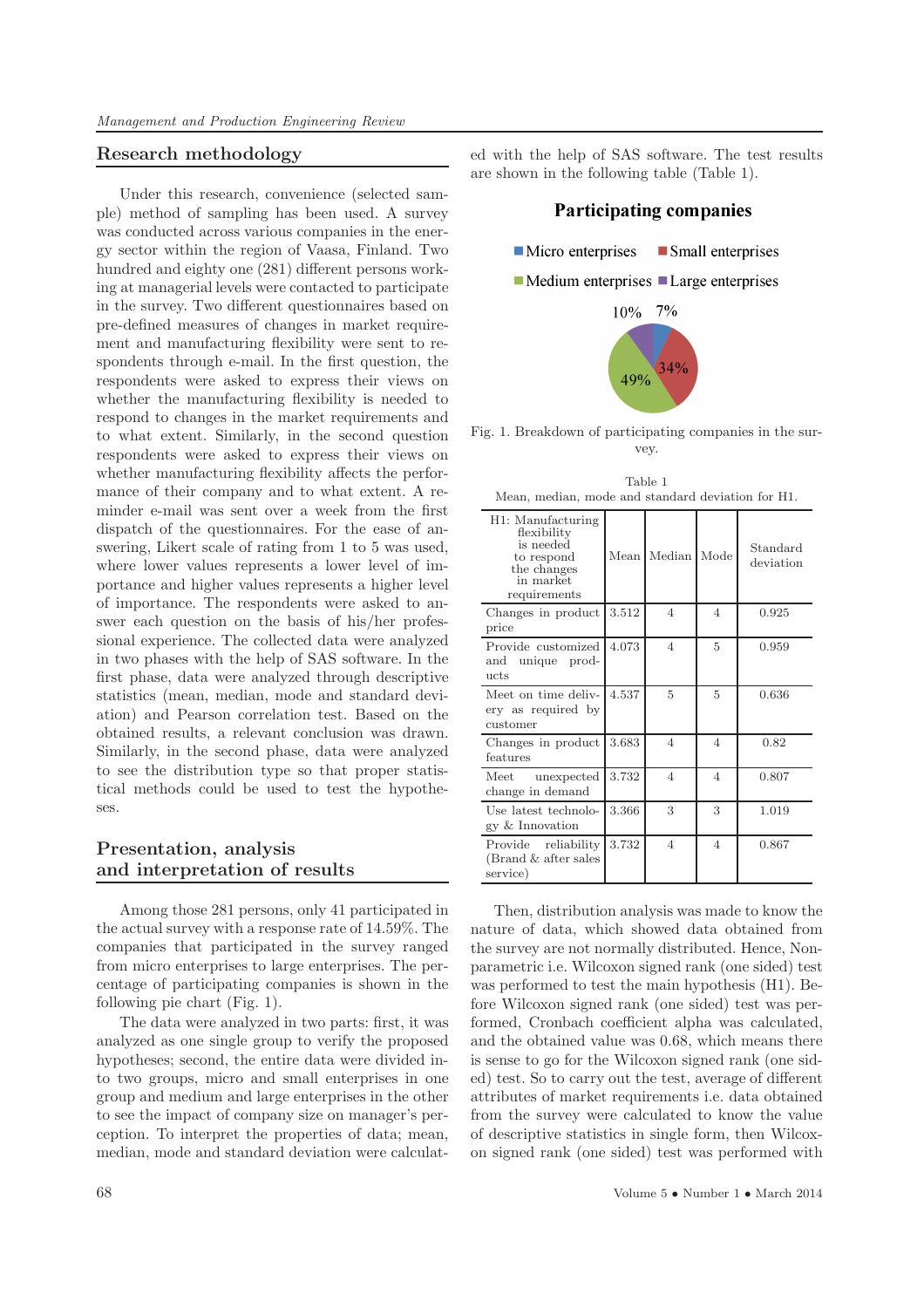this average value to verify the above results. The obtained values from statistical analysis are shown in the following table (Table 2).

Table 2 Mean, median, mode, standard deviation and p value for H1 in single form.

| 111.7711770.1011111                                                           |        |      |                       |                                                                                                             |  |
|-------------------------------------------------------------------------------|--------|------|-----------------------|-------------------------------------------------------------------------------------------------------------|--|
| Mean                                                                          | Median | Mode | Standard<br>deviation | P-value<br>from Wilcoxon<br>signed rank<br>(one sided)<br>test at significance<br>level,<br>$\alpha = 0.05$ |  |
| 3.805                                                                         | 3.857  |      | 0.504                 | 0.00005                                                                                                     |  |
| Note: $H_0$ : The population median = 3; $H_1$ : The population<br>median > 3 |        |      |                       |                                                                                                             |  |

**Interpretation:** On average, the mean, median and mode for each attribute of market requirement individually and in single form is greater than 3 (Table 1 and 2); similarly the standard deviation shows that the majority of respondent lies above the mean value. Which means the majority of respondents believe that manufacturing flexibility is needed to respond to changes in market requirements. Furthermore, P-value from Wilcoxon signed rank (one sided) test is lower than 0.05; which means that there is no reason to accept the  $H_0$  hypothesis. Hence, H1 hypothesis is approved.

Similar test was carried for H2 hypothesis and the obtained results are shown below (Table 3), followed by the corresponding attributes.

| Mean, median, mode and standard deviation for H2.                |       |                |                |                       |  |
|------------------------------------------------------------------|-------|----------------|----------------|-----------------------|--|
| H2: Manufacturing<br>flexibility affects<br>a firm's performance | Mean  | Median         | Mode           | Standard<br>deviation |  |
| Machines and equip-<br>ments flexibility                         | 3.390 | $\overline{4}$ | $\overline{4}$ | 1.202                 |  |
| facility<br>Production<br>flexibility                            | 3.756 | $\overline{4}$ | $\overline{4}$ | 1.067                 |  |
| Product mix flexibili-<br>ty                                     | 3.439 | $\overline{4}$ | 4              | 1.026                 |  |
| Product features flex-<br>ibility                                | 3.171 | 3              | 3              | 0.863                 |  |
| Routing flexibility                                              | 3.854 | $\overline{4}$ | $\overline{4}$ | 0.823                 |  |
| Volume flexibility                                               | 3.902 | $\overline{4}$ | 4              | 0.664                 |  |
| System flexibility                                               | 3.098 | 3              | 4              | 1.020                 |  |

Table 3

Once again,a similar test was performed for the second question. In the second case, the value of Cronbach coefficient alpha was found to be 0.61, which means that there is a sense to go for the Wilcoxon signed rank (one sided) test. The obtained values from statistical analysis are shown in the following table (Table 4).

| Table 4 |  |  |                 |                                                           |  |  |  |
|---------|--|--|-----------------|-----------------------------------------------------------|--|--|--|
|         |  |  |                 | Mean, median, mode, standard deviation and p value for H2 |  |  |  |
|         |  |  | in single form. |                                                           |  |  |  |

| Mean                                                                            | Median | Mode  | Standard<br>deviation | P-value from<br>Wilcoxan signed<br>rank (one sided)<br>test at significance<br>level,<br>$\alpha = 0.05$ |  |
|---------------------------------------------------------------------------------|--------|-------|-----------------------|----------------------------------------------------------------------------------------------------------|--|
| 3.516                                                                           | 3.571  | 3.857 | 0.532                 | 0.00005                                                                                                  |  |
| Note: $H_0$ : The population median = 3; $H_1$ : The population<br>median $>$ 3 |        |       |                       |                                                                                                          |  |

**Interpretation:** On average, the mean, median and mode for each attribute of manufacturing flexibility individually and in single form is greater than 3 (Table 3 and 4); similarly the standard deviation shows that the majority of respondent lies above the mean value. This means that majority of respondents believe that manufacturing flexibility affects a firm's performance. Furthermore, P-value from Wilcoxon signed rank (one sided) test is lower than 0.05; which means there is no reason to accept the  $H_0$  hypothesis. Hence, H2 hypothesis is approved.

In a similar manner, correlation test between different measures of changes in market requirements and manufacturing flexibility was performed. The obtained results of correlation test are shown in the following table (Table 5).

Table 5 Correlation between measures of changes in market requirements and manufacturing flexibility.

|                                                       | Measures<br>of changes<br>in market<br>requirements | Manufacturing<br>flexibility |
|-------------------------------------------------------|-----------------------------------------------------|------------------------------|
| Measures of changes<br>market require-<br>in<br>ments |                                                     |                              |
| Pearson Correlation                                   | 1                                                   | 0.271                        |
| $Sig. (1-tailed)$                                     |                                                     | 0.043                        |
| N                                                     | 41                                                  | 41                           |
| Manufacturing flexi-<br>bility                        |                                                     |                              |
| Pearson Correlation                                   | 0.0271                                              | 1                            |
| Sig. $(1-tailed)0.043$                                |                                                     |                              |
| N                                                     | 41                                                  | 41                           |

\*Correlation is significant at the 0.05 level (1- tailed)

**Interpretation:** The relationship between changes in market requirements and manufacturing flexibility is tested with H1. The Table 5 correlation analysis revealed that manufacturing flexibility is needed to respond the changes in market requirements.

Now, to see whether there is any impact on manager's perception towards different attributes of changes in market requirement and manufacturing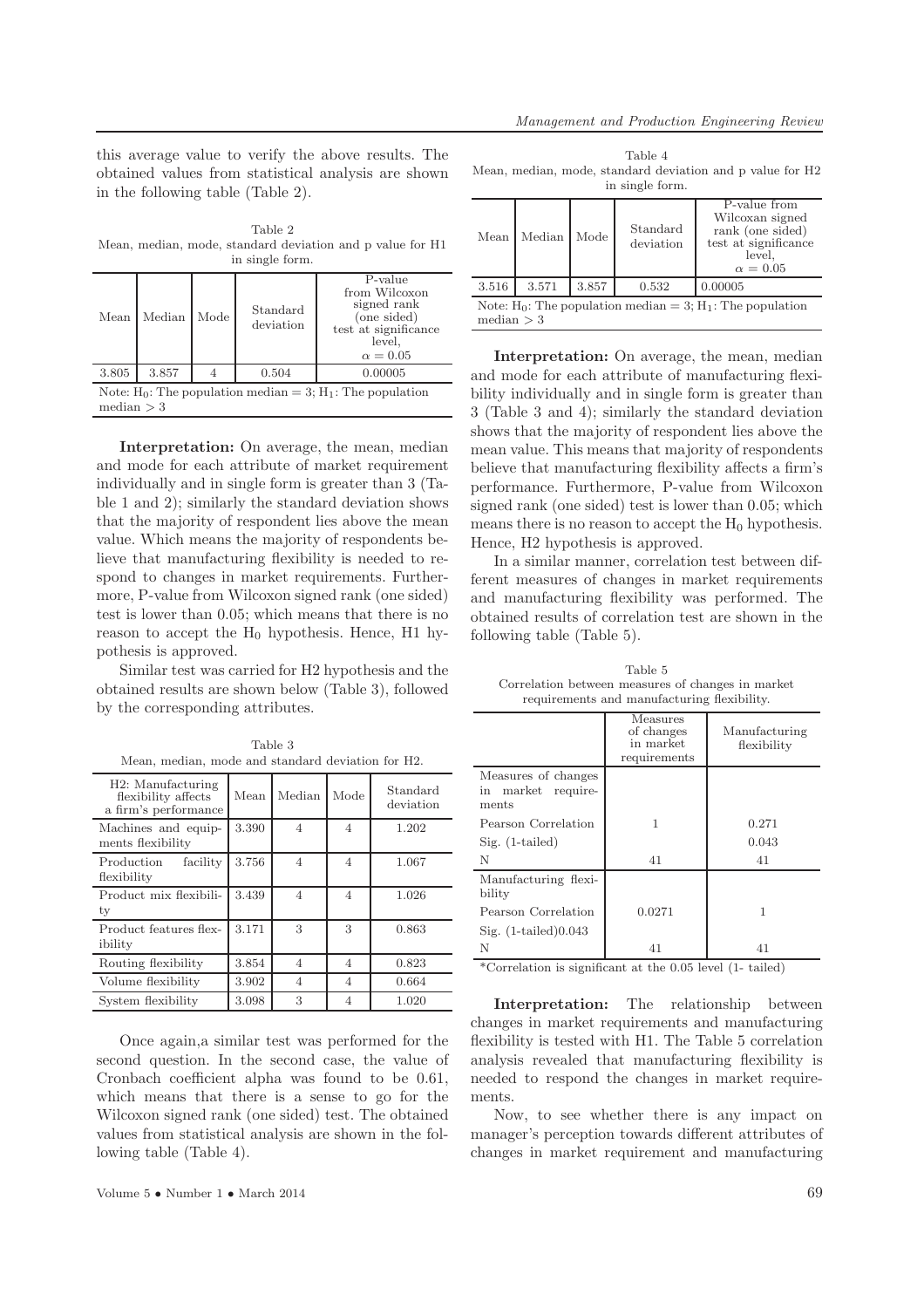flexibility due to the size of the company, the entire data were divided in two groups, micro and small enterprises in one group and medium and large enterprises in the other. Then, the data were analyzed in a similar process as mentioned above. The calculated mean values are shown in the following figures (Fig. 2 and 3).



changes in market requirements in case of micro and small enterprises.



changes in market requirements in case of medium and large enterprises.

**Interpretation:** On the basis of the above bar diagram (Fig. 2), it can be concluded that managers of micro and small enterprises give highest importance to Meet on time delivery as required by customer and lowest importance to Use latest technology & innovation. Furthermore, the seven different attributes of changes in market requirements can be prioritised in terms of high significance to low significance as Meet on time delivery as required by customer  $(4.529)$  > Provide customized and unique products  $(4.176)$  > Provide reliability (Brand & after sales service)  $(3.941)$  > Meet unexpected change in demand  $(3.765) >$  Changes in product features  $(3.706) >$  Changes in product price  $(3.529) >$  Use latest technology & Innovation (3.471).

**Interpretation:** On the basis of the above bar diagram (Fig. 3), it can be concluded that managers of medium and large enterprises give highest importance to Meet on time delivery as required by customer and lowest importance to Use latest technology & innovation. Furthermore, the seven different attributes of changes in market requirements can be prioritised in terms of high significance to low significance as Meet on time delivery as required by customer  $(4.542)$  > Provide customized and unique products  $(4.000)$  > Meet unexpected change in demand  $(3.708)$  > Changes in product features  $(3.667)$ > Provide reliability (Brand & after sales service)  $(3.583) >$  Changes in product price  $(3.500) >$  Use latest technology & Innovation (3.292).

From the above bar diagrams (Fig. 2 and 3), the following comparison table (Table 6) can be made, which shows the comparative analysis of the managers' response to different attributes of changes in market requirements.

| Table 6                                                   |  |  |  |  |
|-----------------------------------------------------------|--|--|--|--|
| Comparison between the response from managers of micro    |  |  |  |  |
| and small enterprises and medium and large enterprises to |  |  |  |  |
| measures of market requirements.                          |  |  |  |  |

| Attributes<br>of market<br>requirements                  | Micro<br>and small<br>enterprises | Medium<br>and large<br>enterprises |
|----------------------------------------------------------|-----------------------------------|------------------------------------|
| Changes in product<br>price                              | Sixth Priority                    | Sixth Priority                     |
| Provide customized<br>and unique prod-<br>ucts           | Second Priority                   | Second Priority                    |
| Meet on time deliv-<br>ery as required by<br>customer    | <b>First Priority</b>             | <b>First Priority</b>              |
| Changes in product<br>features                           | Fifth Priority                    | Fourth Priority                    |
| Meet<br>unexpected<br>change in demand                   | Fourth Priority                   | Third Priority                     |
| Use latest technolo-<br>gy & Innovation                  | Seventh Priority                  | Seventh Priority                   |
| Provide reliability<br>(Brand & after sales)<br>service) | Third Priority                    | Fifth Priority                     |

**Interpretation:** From the Table 6, it is seen that there is a significant difference in the perception between managers from micro and small enterprises and those from medium and large enterprises. Hence, it can be concluded that company size has significant influence on manager's perception.

Similarly, the obtained values of mean for different attributes of manufacturing flexibility are shown in the following figures.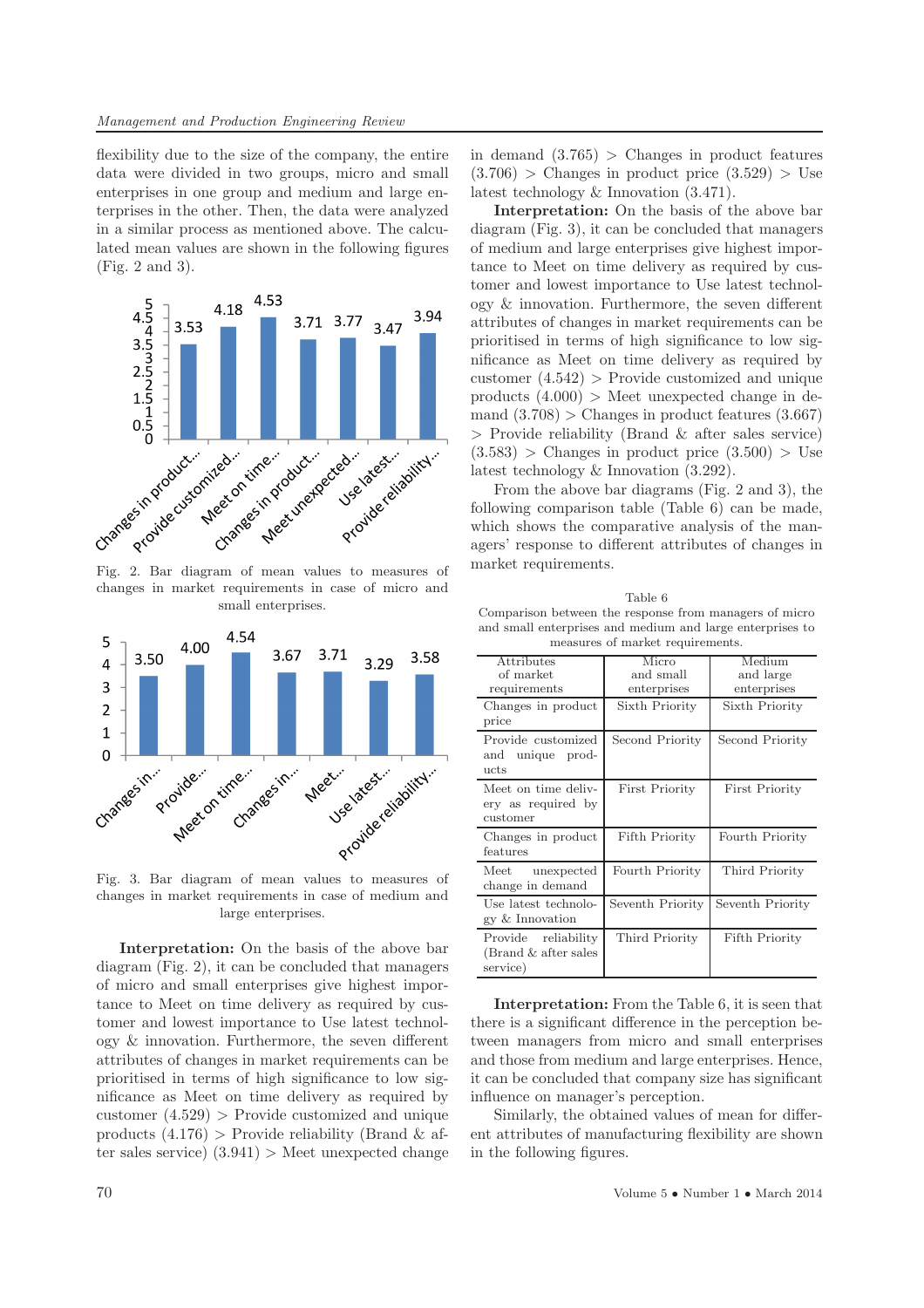**Interpretation:** On the basis of the above bar diagram (Fig. 4), it can be concluded that managers of micro and small enterprises give highest importance to routing flexibility and lowest importance to product feature flexibility. Furthermore, the seven different attributes of manufacturing flexibility can be prioritised in terms of high significance to low significance as Routing flexibility  $(4.000) >$  Volume flexibility  $(3.941)$  > Machines and equipments flexibility  $(3.353)$  > System flexibility  $(3.353)$  > Production facility flexibility  $(3.294)$  > Product mix flexibility  $(3.294)$  > Product features flexibility  $(3.059)$ .



es of manufacturing flexibility in case of micro and small enterprises.

**Interpretation:** On the basis of the above bar diagram (Fig. 5), it can be concluded that managers of medium and large enterprises give highest importance to production facility flexibility and lowest importance to system flexibility. Furthermore, the seven different attributes of manufacturing flexibility can be prioritised in terms of high significance to low significance as Production facility flexibility  $(4.083) >$  Volume flexibility  $(3.875) >$  Routing flexibility  $(3.750)$  > Product mix flexibility  $(3.542)$  > Machines and equipments flexibility  $(3.417) > \text{Prod}$ uct features flexibility  $(3.250) >$  System flexibility  $(2.917).$ 



Fig. 5. Bar diagram of mean values to different attributes of manufacturing flexibility in case of medium and large enterprises.

From the above bar diagrams (Fig. 4 and 5), the following comparison table (Table 7) can be made,

which shows the comparative analysis of the managers' responses to different attributes of manufacturing flexibility.

Table 7

| Comparison between the different attributes of<br>Manufacturing flexibility and managerial response. |                                   |                                    |  |  |  |
|------------------------------------------------------------------------------------------------------|-----------------------------------|------------------------------------|--|--|--|
| Attributes<br>of manufacturing<br>flexibility                                                        | Micro<br>and small<br>enterprises | Medium<br>and large<br>enterprises |  |  |  |
| Machines and<br>equip-<br>ments flexibility                                                          | Third Priority                    | Fifth Priority                     |  |  |  |
| Production facility<br>flexibility                                                                   | Fifth Priority                    | <b>First Priority</b>              |  |  |  |
| Product mix flexibility                                                                              | Sixth Priority                    | Fourth Priority                    |  |  |  |
| Product features flexi-<br>bility                                                                    | Seventh Priority                  | Sixth Priority                     |  |  |  |
| Routing flexibility                                                                                  | <b>First Priority</b>             | Third Priority                     |  |  |  |
| Volume flexibility                                                                                   | Second Priority                   | Second Priority                    |  |  |  |

**Interpretation:** From Table 7, it is seen that there is a significant difference in perception of managers from micro and small enterprises and those from medium and large enterprises. Hence, it can be concluded that company size has significant influence on manager's perception.

System flexibility Fourth Priority Seventh Priority

#### **Discussion and conclusion**

In previous research, it is seen that manufacturing flexibility has been studied in terms of innovation, performance, technology, production capacity and fluctuation in demand (volume) but the manager's experience (i.e. how manufacturing flexibility and changes in market needs and requirements is being perceived by managers, regardless of their company size) has been ignored. To fill this research gap, manufacturing flexibility, changes in market requirements and performance have been studied from the perception of managers from companies with varying sizes (micro, small, medium and large). In general, small companies are more flexible and customerfocused compared to large companies. This may be due to the small market size, limited number of customers and low investment requirements. In the future, a researcher may consider these factors to measure the level of manufacturing flexibility in relation to the firm's performance and size (for example the ratio of a firm's size to the number of products or customer variation could be used, through secondary data or firm's data) and predict the sustainability of competitive operations in dynamic market situations.

Furthermore, this study is entirely based on managers working in the energy sector; so the obtained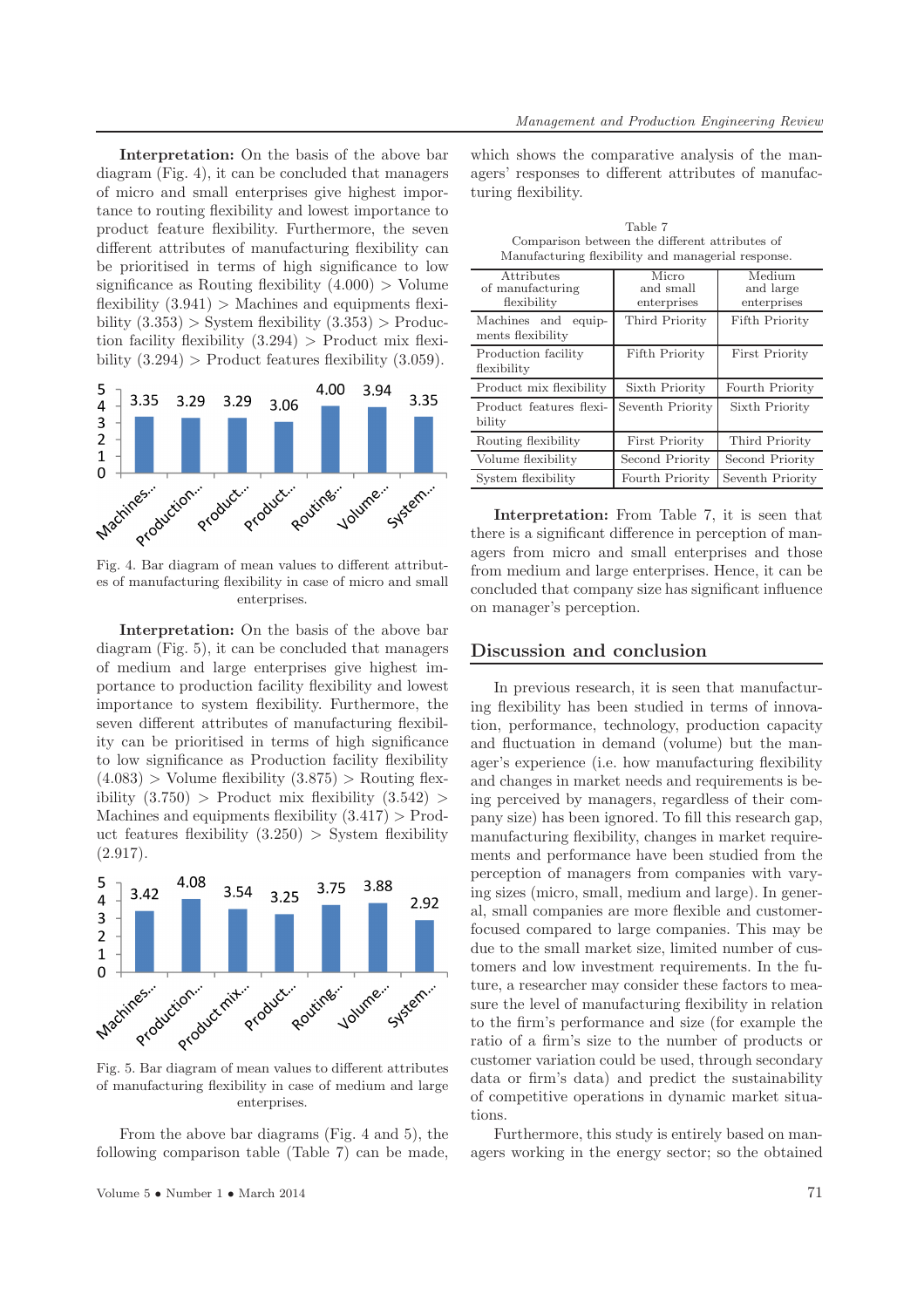*Management and Production Engineering Review*

results may not represent other industries and their managers. Therefore, future researchers can also use a longitudinal survey research followed by a long and deep case study or more diversified sample (considering different sectors and industries) for the generalization of used framework. In a similar manner, the comparison of services and manufacturing sector in regards to manufacturing flexibility and changes in market requirements could also reveal interesting differences or similarities among different sectors. Beside some limitations, this study offers some interesting findings to help us understand how managers' perceptions on market  $\&$  manufacturing needs are influenced by the size of their companies.

# **References**

- [1] Swamindass P.M., Newell W.T., *Manufacturing strategy, environmental uncertainty and performance: a path analytic model*, Management Science, 33, 4, 50–24, 1987.
- [2] Pagell M., Krause D.R., *A multiple-method study of environmental uncertainty and manufacturing flexibility*, Journal of Operations Management, 17, 3, 30–25, 1999.
- [3] Zhang Q., Vonderembse M.A., Lim J.S., *Manufacturing flexibility: defining and analyzing relationships among competence, capability, and customer satisfaction*, Journal of Operations Management, 21, 2, 17–91, 2003.
- [4] Da Silveira G.J.C., *Effects of simplicity and discipline on operational flexibility: an empirical reexamination of the rigid flexibility model*, Journal of Operations Management, 24, 6, 93–47, 2006,
- [5] Camisón C.,d López V.A., *An examination of the relationship between manufacturing flexibility and firm performance: The mediating role of innovation*, International Journal of Operations & Production Management, 30, 8, 853–878, 2010.
- [6] Swamidass P., Kotha S., *Explaining manufacturing technology use, firm size and performance using a multidimensional view of technology*, Journal of Operations Management, 17, 1, 23–37, 1998.
- [7] Stanwick A.P., Stanwick S.D., *The Relationship Between Corporate Social Performance, and Organizational Size, Financial Performance, and Environmental Performance: An Empirical Examination*, Journal of Business Ethics, 17, 2, 195–204, 1998.
- [8] Orlitzky M., *Does Firm Size Comfound the Relationship Between Corporate Social Performance and Firm Financial Performance?*, Journal of Business Ethics, 33, 2, 167–180, 2001.
- [9] Santarelli E., Sterlacchini A., *Innovation, formal vs. informal R&D, and firm size: Some evidence from Italian manufacturing firms*, Small Business Economics, 2, 3,223–228, 1990.
- [10] Kleinknecht A., *Firm size and innovation*, Small Business Economics, 1, 3,215–222, 1989.
- [11] Vaona A., Pianta M., *Firm Size and Innovation in European Manufacturing*, Small Business Economics, 30, 3, 283–229, 2008.
- [12] Shefer D., Frenkel A., *R&D, Firm Size and Innovation: An Empirical Analysis*, Technovation, 25, 1, 25–32, 2005.
- [13] Jaffari I.A.S., Salman S., Abideen U.Z., *Few Determinants of Product and Firm Performance: A Case of FMCG Industry*, European Journal of Social Sciences, 19, 4, 561–572, 2011.
- [14] Cousens A., Szwejczewski M., Sweeney M., *A Process for Managing Manufacturing Flexibility*, International Journal of Operations & Production Management, 29, 4, 357–385, 2009.
- [15] Beach R., Muhlemann A.P., Price D.H.R., Paterson A., Sharp J.A., *A review of manufacturing flexibility*, European Journal of Operation Research, 122, 1, 41–57, 2000.
- [16] Collins R.S., Schemenner R., *Achieving Rigid Flexibility: Factory Focus for the 1990s*, European Management Journal, 11, 4, 443–447, 1993.
- [17] Shewchuk P.J., Moodie L.C., *Definition and Classification of Manufacturing Flexibility Types and Measures*, The International Journal of Flexible Manufacturing Systems, 10, 4, 325–349, 1998.
- [18] Narain R., Yadav R.C., Sarkis J., Cordeiro J.J., *The Strategic Implications of Flexibility in Manufacturing Systems*, International Journal of Agile Management Systems, 2, 3, 202–213, 2000.
- [19] Anand G., Ward T.P., *Fit, Flexibility and Performance in Manufacturing: Coping with Dynamic Environments*, Production and Operations Management, 13, 4, 369–385, 2004.
- [20] Wu Q., Shamsuddin A., Tasmin R., Takala J., Liu Y., *Transformational Leadership in Operational Competitiveness Improvement: A case study in Malasysian Automotive Industry*, Management and Production Engineering Review, 3, 1, 62–70, 2012.
- [21] Awwad S.A., *The role of Flexibility in Linking Operations Strategy to Marketing Strategy*, Production and Operations Management Society (POMS) 18th Annual Conference, Dallas, Texas, U.S.A., May 4 to May 7, 2007.